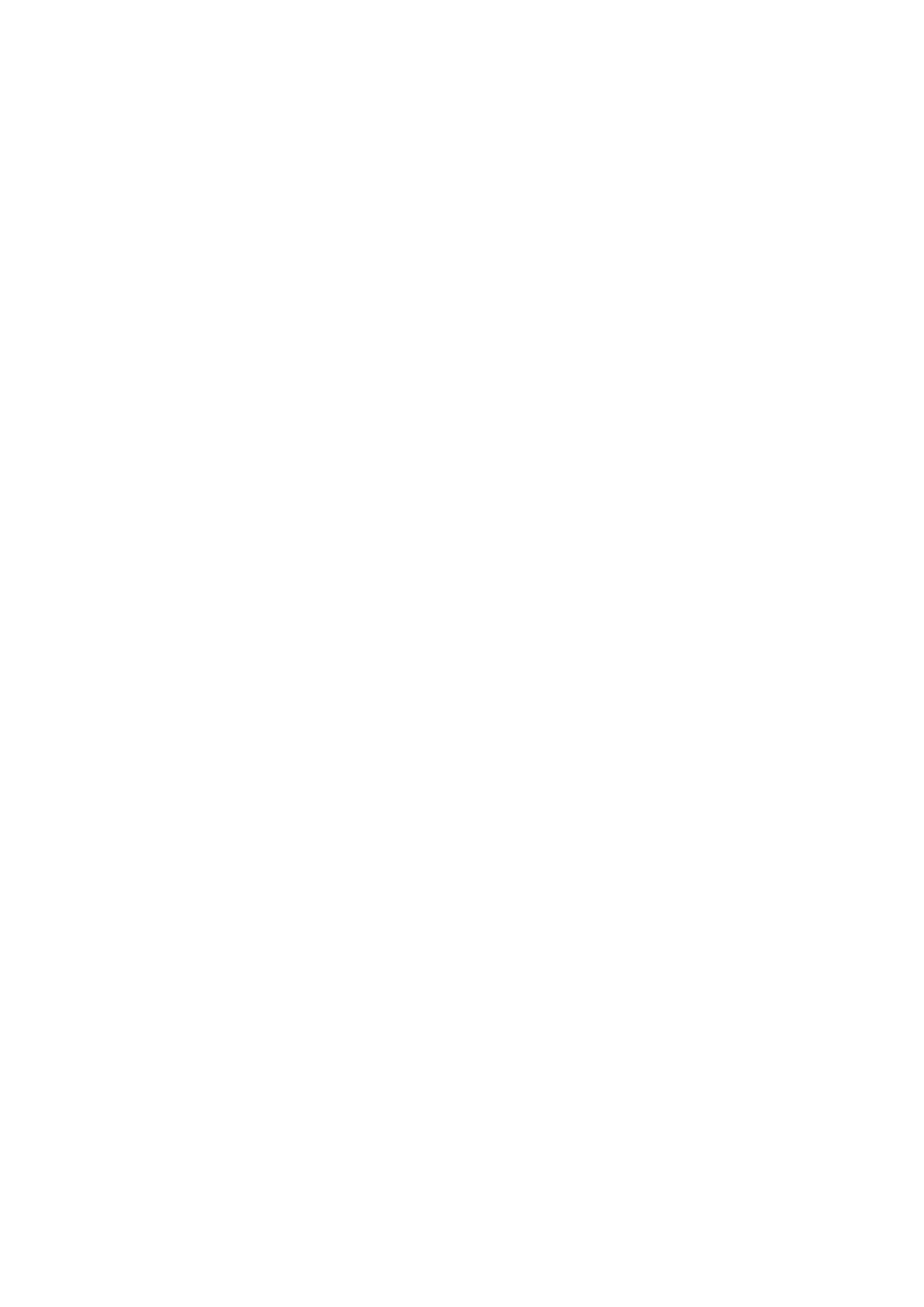**Catalogue for a**

## **Show & Sale of Pedigree Charollais Females**

**Held under the auspices of the Charollais Sheep Society**

# **MELTON MOWBRAY**

**44 - HEAD - 44 6 Adult Ewes 30 Shearling Ewes 8 Ewe Lambs** 

## **SATURDAY 26th OCTOBER Sale 11.30am**

**Auctioneer: Scott Ruck MELTON MOWBRAY MARKET Scalford Road, Melton Mowbray LE13 1JY**

*All in-lamb ewes will be scanned on the day of the sale*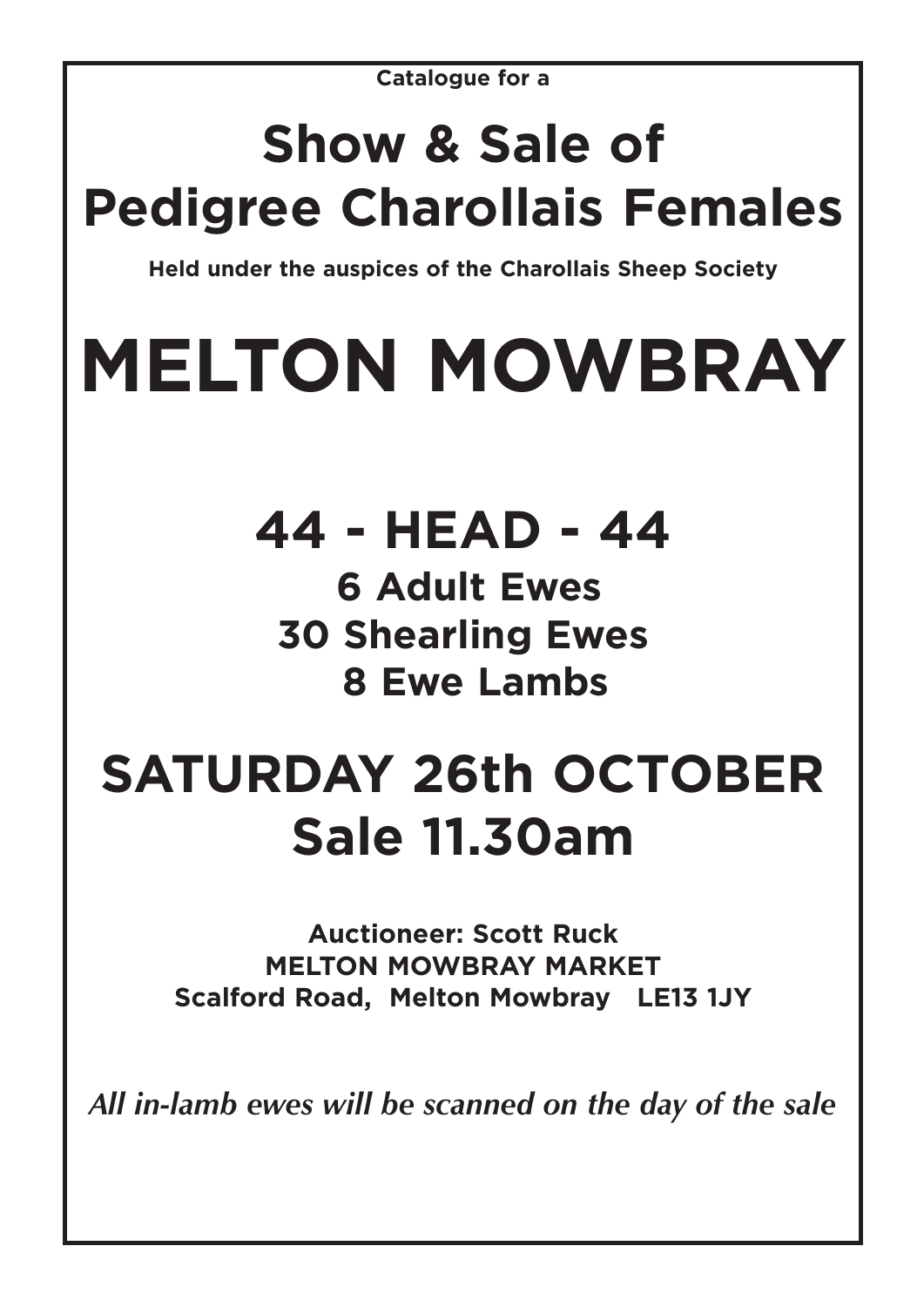### General Information

**ARRIVAL** All sheep must arrive in the market before 9.00 am on the sale day.

**IDENTIFICATION** All sheep must have been identified with their individual BCSS identification in accordance with current BCSS rules. All sheep must also have a tag with their UK holding number.

**INSPECTION** All sheep will be inspected by the Society's Official Inspector before being allowed forward for sale. All sheep must have been paint branded with their lot number prior to arrival in the market.

**BIOSECURITY** Intending purchasers are requested to have livestock vehicles cleansed and disinfected. Please be aware of current regulations at time of sale.

**LICENCES** Vendors are responsible for obtaining their movement licences prior to the sale. The Market Holding Number is 22 296 8000

**MAEDI VISNA** All vendors must ensure that a fully completed MV certificate accompanies their sheep to the sale.

**METHOD OF SALE** All sheep will be sold in guineas.

**CONDITIONS OF SALE** All sheep will be sold subject to the Conditions of Sale of the British Charollais Sheep Society and to the Auctioneer's General Conditions of Sale, which are available in the Auctioneer's office.

**SCANNING RESULTS** All ewes will have been scanned and the results are either printed in the catalogue or will be available on sale day. This in no way guarantees the number of lambs at birth. If any female sheep which is described in the catalogue or at the time of sale as being "scanned in lamb" or in lamb proves not to have been in lamb at the time of sale and within 7 days after the day of sale the Purchaser gives written notice to the auctioneers of his intention to return the animal supported by a veterinary surgeon's certificate that such sheep has proved not to have been in lamb then the purchaser may return such sheep to the vendor.

**PEDIGREE CERTIFICATES & SCRAPIE GENOTYPE CERTIFICATE** Pedigree Certificates will be available at the Auction Mart Office on the day of the sale, together with Scrapie Genotype Certificates. All sheep in the sale are Full Pedigree Registered.

**SCRAPIE GENOTYPE RESULTS** The Scrapie Genotype results listed in this catalogue are guaranteed to be correct by the person whose name appears as the Vendor in the catalogue. Whilst the Society will make all possible effort to provide purchasers with the correct information, neither they nor the auctioneers can in any way be held responsible for any error or ommission of information.

### **All in-lamb ewes will be scanned on the day of the sale**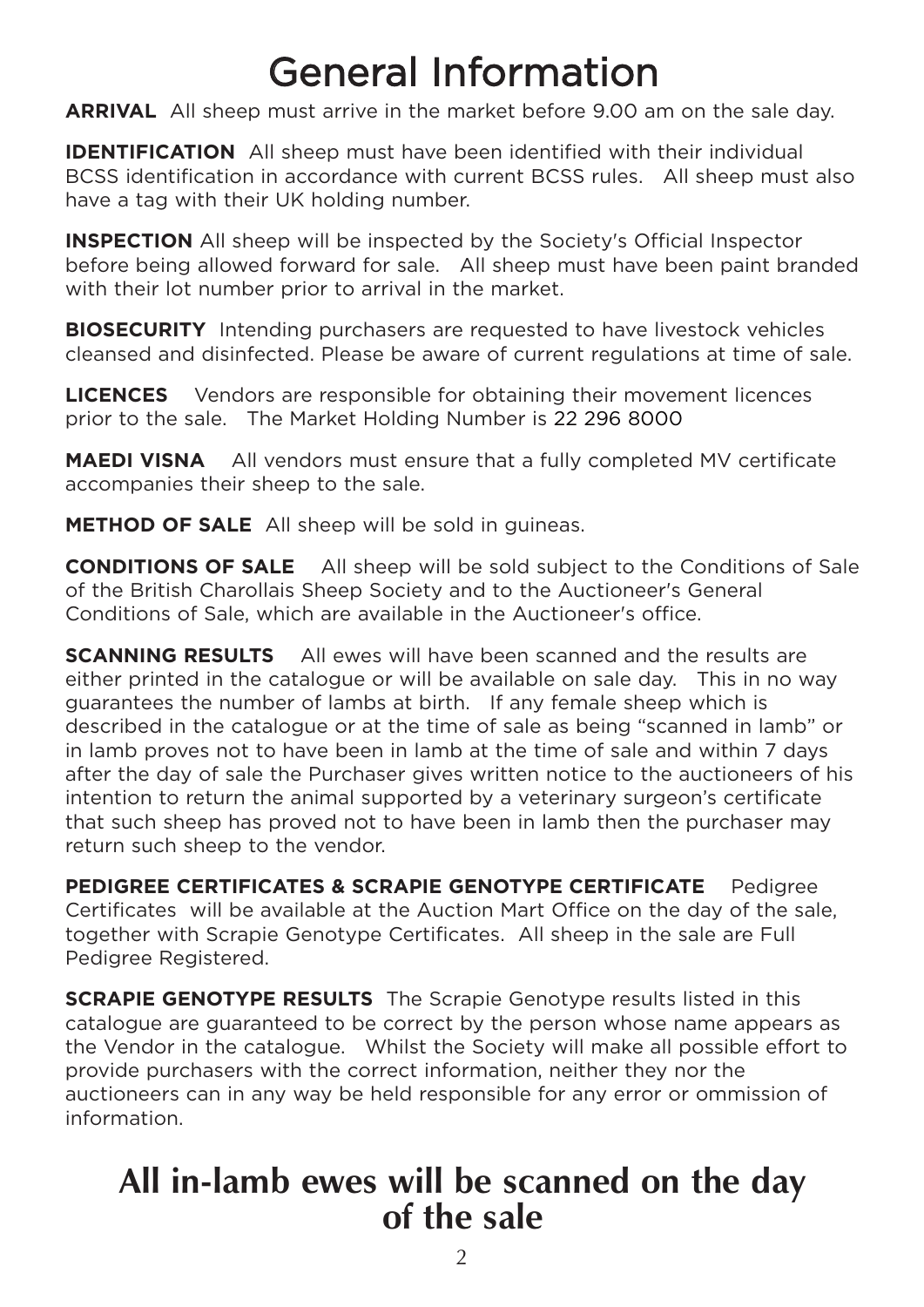### INDEX TO CONSIGNORS

|                                                                                                                      |            | Ewes &<br>Shearlings | Ewe Lambs |
|----------------------------------------------------------------------------------------------------------------------|------------|----------------------|-----------|
| <b>SCRAPIE TESTED ARR/ARR</b><br><b>COLLIER, GILLIAN</b><br>Cokerford, Brixworth Road, Spratton<br>Tel: 01604 845476 | <b>VEP</b> | 10                   |           |
| THOMAS, C & J<br>New Farm, Fosse Road, Wolston<br>Tel: 02476 542409                                                  | <b>UA</b>  | $11 - 15$            |           |
| <b>WATSON, GC &amp; CJ</b><br>Eastbrook Hill, Desborough, Northants<br>Tel: 01536 763462                             | <b>YST</b> | $2 - 9$              |           |
| <b>NON - SCRAPIE TESTED</b>                                                                                          |            |                      |           |
| <b>MORGAN, ND &amp; CD</b><br>Southwoods Lodge, Thirlby, Thirsk<br>Tel: 07885 777318                                 | <b>WZH</b> |                      | $37 - 41$ |
| <b>WILKIN, MARK</b><br>Mepal Road, Witcham, Ely<br>Tel: 01353 776126                                                 | <b>WKU</b> | 16 - 20              | 42 - 44   |
| <b>WILLIAMS, MESSRS J &amp; S</b><br>Honey Hill Farm, Tilbrook Road, Kimbolton<br>Tel: 01480 869335                  | <b>WZS</b> | $21 - 36$            |           |
|                                                                                                                      |            |                      |           |
|                                                                                                                      |            |                      |           |
|                                                                                                                      |            |                      |           |
|                                                                                                                      |            |                      |           |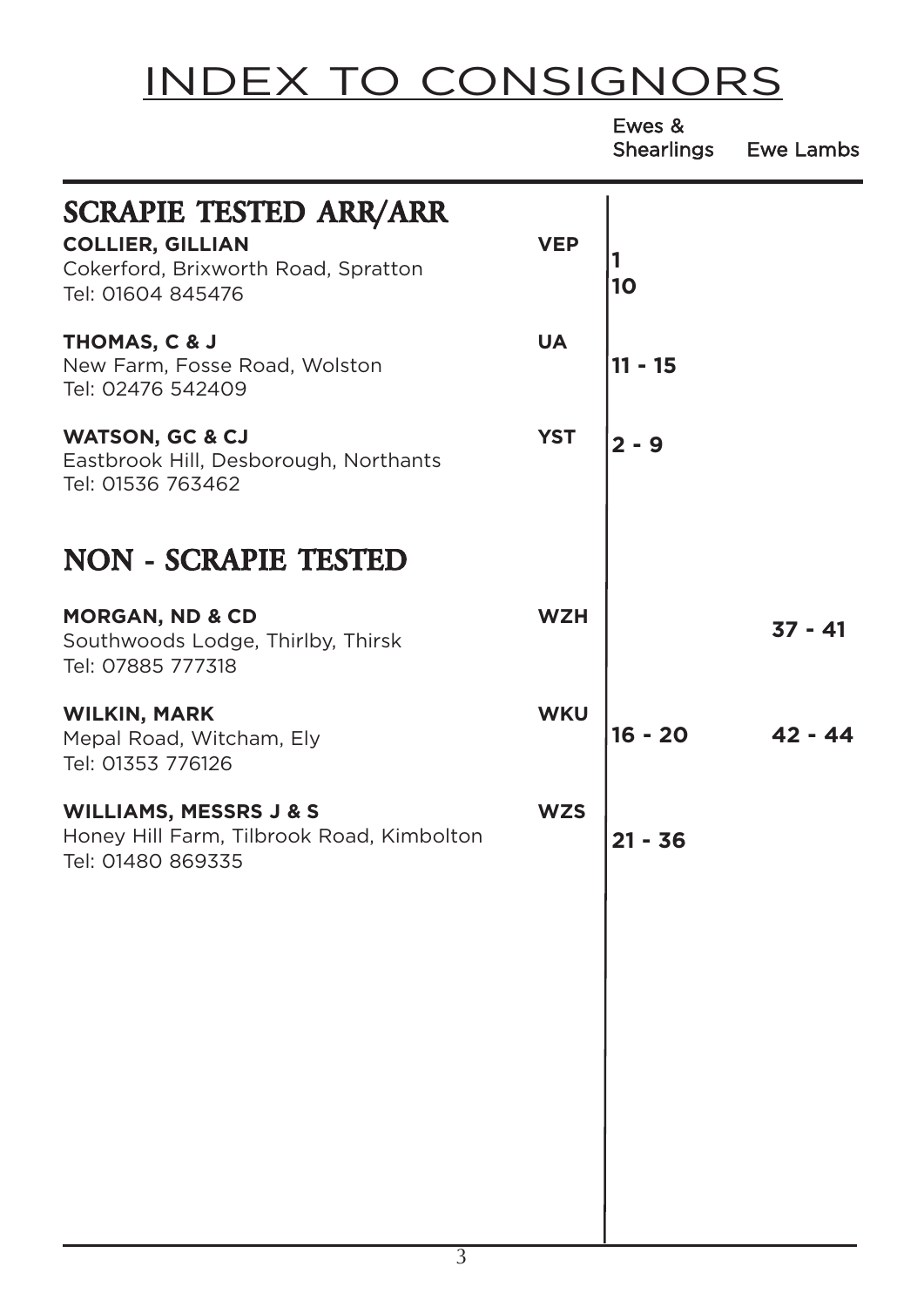## *Signet Performance Recording New Charollais Benchmark for 2019*

The new Charollais benchmark can be seen below, which incorporates the new changes and the additional Maternal Index. Please note the figures have been re-based so are lower than in previous years.

|                                      | 5%      | 10%     | <b>Bottom Bottom Bottom</b><br>25% | Avg     | Top<br>25% | Top<br>10% | Top<br>5% |
|--------------------------------------|---------|---------|------------------------------------|---------|------------|------------|-----------|
| Maternal Ability<br>EBV (kg)         | $-0.68$ | $-0.45$ | $-0.07$                            | 0.36    | 0.79       | 1.17       | 1.40      |
| Litter Size Born<br>EBV (%)          | $-0.08$ | $-0.06$ | $-0.03$                            | 0.00    | 0.03       | 0.06       | 0.08      |
| Eight Week Weight<br>EBV (kg)        | $-0.63$ | $-0.26$ | 0.36                               | 1.06    | 1.76       | 2.38       | 2.75      |
| Scan Weight EBV<br>(kg)              | $-1.79$ | $-0.80$ | 0.86                               | 2.70    | 4.54       | 6.20       | 7.19      |
| Muscle Depth EBV<br>(mm)             | $-0.80$ | $-0.46$ | 0.10                               | 0.73    | 1.36       | 1.92       | 2.26      |
| <b>Fat Depth EBV</b><br>(mm)         | $-0.67$ | $-0.53$ | $-0.30$                            | $-0.04$ | 0.22       | 0.45       | 0.59      |
| Lean Weight EBV<br>(kg)              | $-0.19$ | $-0.09$ | 0.06                               | 0.24    | 0.42       | 0.57       | 0.67      |
| Fat Weight EBV<br>(kg)               | $-0.65$ | $-0.54$ | $-0.36$                            | $-0.16$ | 0.04       | 0.22       | 0.33      |
| <b>Gigot Muscularity</b><br>EBV (mm) | $-2.82$ | $-2.23$ | $-1.22$                            | $-0.11$ | 1.00       | 2.01       | 2.60      |
| <b>Maternal Index</b>                | 60      | 80      | 113                                | 150     | 186        | 219        | 239       |
| <b>Terminal Sire</b><br><b>Index</b> | 70      | 93      | 132                                | 174     | <b>217</b> | 255        | 278       |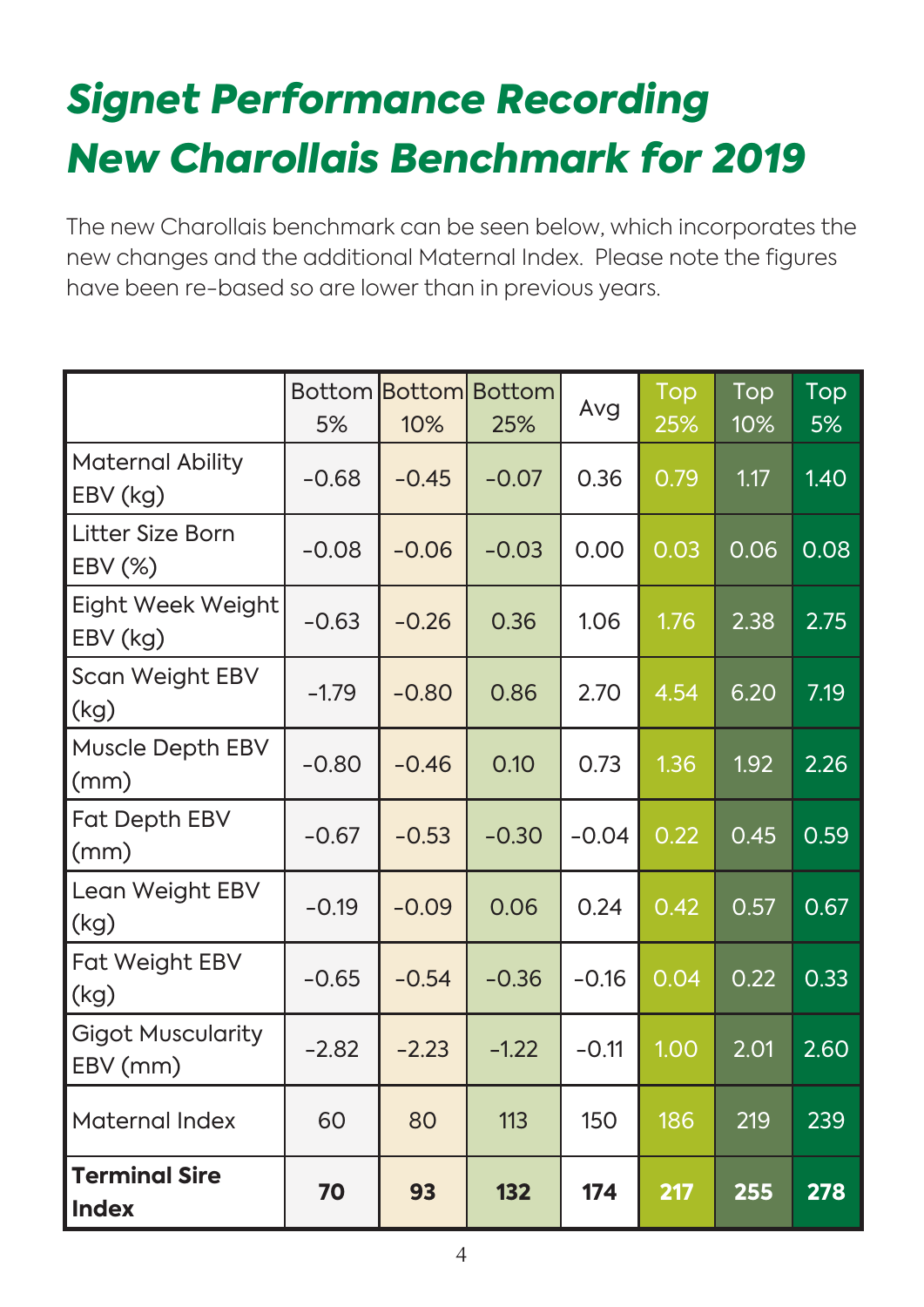### **SHOW CLASSES at 10.30 am**

#### **Judge : Mr Jamie Wild Steward : Duncan Burton**

| <b>CLASS</b>                   | 1ST | 2ND | <b>3RD</b> | 4TH |
|--------------------------------|-----|-----|------------|-----|
| <b>Ewe</b>                     |     |     |            |     |
| <b>Shearling</b><br><b>Ewe</b> |     |     |            |     |
| <b>Ewe Lamb</b>                |     |     |            |     |

**Champion**

**Reserve Champion** 

*Society Inspector - Mr Charles Sercombe Scanner - Sam Wilkinson will be scanning on sale day.*



For further information on the breed and membership contact:-



THE CHAROLLAIS SHEEP SOCIETY Youngman's Road, Wymondham, Norfolk. NR18 0RR

Tel: 01953 603335 Fax: 01953 607626 Email: office@charollaissheep.com or visit our web site www.charollaissheep.com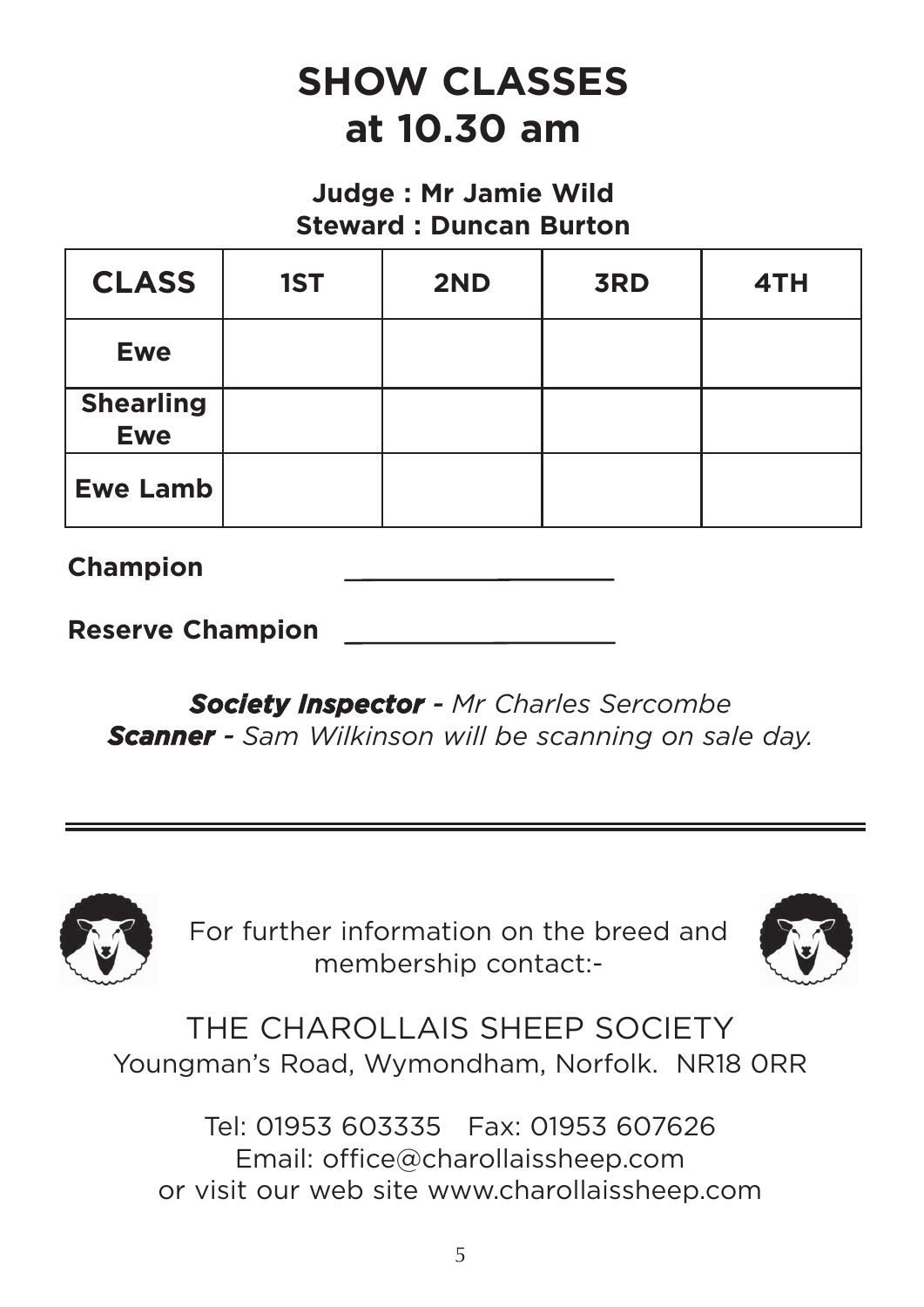### Tested ARR/ARR **Ewes**

#### **MS GILLIAN COLLIER (COKERFORD)**

*On the Heptavac P system.*  **- !"#\$ "%&! !"# ARR/ARR** *Breeder : Mr Edward Middleton*-**TWIN** 13/01/2016 **Sire**: Kelby Panda (15XLY00567) **SS:** Logie Durno Maverick (12ZNN04743) **Dam:** Ashby (12WHG0010 8) **DS:** Edstaston Invader (0TG8044) They have been running with Knockin Ultimate Package (19XXJ00666) since 17<sup>th</sup> August.

### Tested ARR/ARR **Shearling Ewes**

#### MESSRS G C & C J WATSON (SULWOOD)

*As time goes on and we get older we have decided to downsize our flock so we have pride in presenting 8 lovely shearling ewes including 2 from our show team. They are all scanned in-lamb to Tilton Pegasus. Lambs by him have showed well for us this year and are growing on well with great potential for the future. All are Scrapie Genotyped ARR/ARR by SAC, so that they are eligible to enter Scrapie Monitored flocks or for export without any re-testing. They are Enzo and Toxo vaccinated and on the Heptavac P system.* 

#### **-2\$&- %%%\$ 2 23# %%**

#### **ARR/ARR**

**TWIN** 11/12/2017 **Sire**: Sulwood Principal Boy (15YST00517) **SS:** Elmwick Mr McGregor (12DQ00529) **Dam:** Sulwood (13YST00 (**1** ) 324 **DS**: Sulwood Lieutenant (11YST00127) This is a beautiful ewe a major part of the show team for 2 years. She has style, width and depth, with a great skin. Her full sister, Sulwood Sassie Lassie, won several Champions and Interbreed at Royal Norfolk. Served 28th July by Tilton Pegasus – scanned single.

#### **LOT 3** 3 SULWOOD 18YST00785 (UK0206259/00785) **ARR**

**TWIN** 12/12/2017 **Sire**: Sulwood (16YST00635) **SS:** Maerdy (13WLS00512) **Dam:** Sulwood (13YST00 **(335) DS:** Sulwood Lieutenant (11YS100127) This is a daughter of Sulwood Tupence who, in her time, was a great member of the show

team, winning several Interbreed Championships. Her sire Sulwood Rooster Booster was a champion in his own right. Served 18th August by Tilton Pegasus – scanned twins.

**ARR/ARR**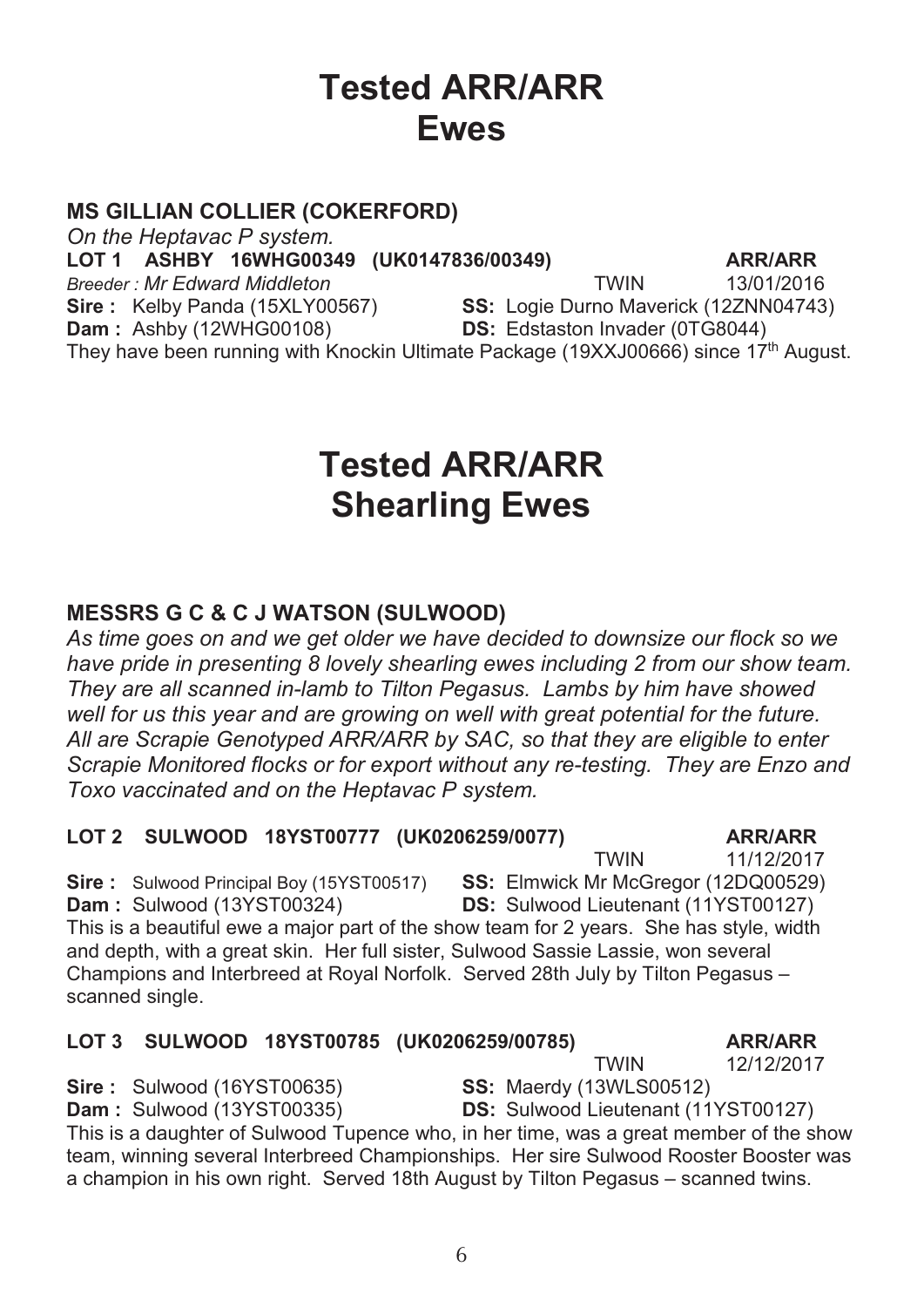#### LOT 4 SULWOOD 18YST00786 (UK0206259/00786)

Sire: Sulwood (16YST00635)

Dam: Sulwood (13YST00335) Twin to the previous lot. These sisters are both hard fleshed and good coated. Served 16th August by Tilton Pegasus - scanned twins.

#### LOT 5 SULWOOD 18YST00788 (UK0206259/00788)

**TRIPLET** 12/12/2017 Sire: Sulwood Principal Boy (15YST00517) SS: Elmwick Mr McGregor (12DQ00529) Dam: Sulwood (12YST00249) **DS:** Bincombe Kirk Patrick (1ZBK0012) This ewe is by Sulwood Principal Boy, who also sired our first lot. He was out of Sulwood Ladybird who won 5 Interbreeds in one season. Served 14th August by Tilton Pegasus scanned twins

LOT 6 SULWOOD 18YST00789 (UK0206259/00789)

**Sire:** Sulwood Principal Boy (15YST00517)

**Dam: Sulwood (12YST00249) DS:** Bincombe Kirk Patrick (1ZBK0012) Twin to previous lot - another nice ewe. Served 14th August by Tilton Pegasus - scanned twins.

#### LOT 7 SULWOOD 18YST00791 (UK0206259/00791)

#### Sire: Sulwood (16YST00635)

**Dam: Sulwood (12YST00243)** 

Lovely ewe by Sulwood Rooster Booster - she was in the show team last year and won 2 1sts and was also in the selection for this year. She has style, length and depth. Served 14th August by Tilton Pegasus - scanned twins.

#### LOT 8 SULWOOD 18YST00799 (UK0206259/00799)

**Sire: Sulwood (16YST00635) SS: Maerdy (13WLS00512) DS:** Sulwood Hornblower (0YST7003) **Dam: Sulwood (0YST9018)** A nice ewe, also sired by Sulwood Rooster Booster, out of an old favourite ewe who has

### bred well for us. Served 28th July by Tilton Pegasus - scanned.

#### LOT 9 SULWOOD 18YST00820 (UK0206259/00820)

**TWIN** 02/03/2018 Sire: Cannahars Rocket Fuel (16KF00940)SS: Wernfawr Omg (14XEV00704) **Dam: Sulwood (15YST00555) DS:** Tilton Lancelot (11YPP00226) This is a March born ewe by Cannahars Rocket Fuel - a very well fleshed ram with great skin, loin, and depth of gigot. Served 14th August by Tilton Pegasus – scanned twins.

#### **MS GILLIAN COLLIER (COKERFORD)**

| On the Heptavac P system.                                                                       |                               |                |
|-------------------------------------------------------------------------------------------------|-------------------------------|----------------|
| LOT 10 COKERFORD 18VEP00003 (UK0211533/00003)                                                   |                               | <b>ARR/ARR</b> |
|                                                                                                 | <b>TWIN</b>                   | 02/06/2018     |
| <b>Sire: Cold Harbour (16ZXW00703)</b>                                                          | SS: Cold Harbour (15ZXW00493) |                |
| <b>Dam: Ashby (16WHG00349)</b>                                                                  | DS: Kelby Panda (15XLY00567)  |                |
| They have been running with Knockin Ultimate Package (19XXJ00666) since 17 <sup>th</sup> August |                               |                |

**TWIN** 12/12/2017

**ARR/ARR** 

**ARR/ARR** 

**SS: Maerdy (13WLS00512) DS:** Sulwood Lieutenant (11YST00127)

> **ARR/ARR** 12/12/2017

**SS: Elmwick Mr McGregor (12DQ00529)** 

13/12/2017

**ARR/ARR** 

DS: Sulwood King Kong (1YST0002)

**SINGLE SS: Maerdy (13WLS00512)** 

**TRIPLET** 

**TWIN** 

**ARR/ARR** 28/12/2017

**ARR/ARR**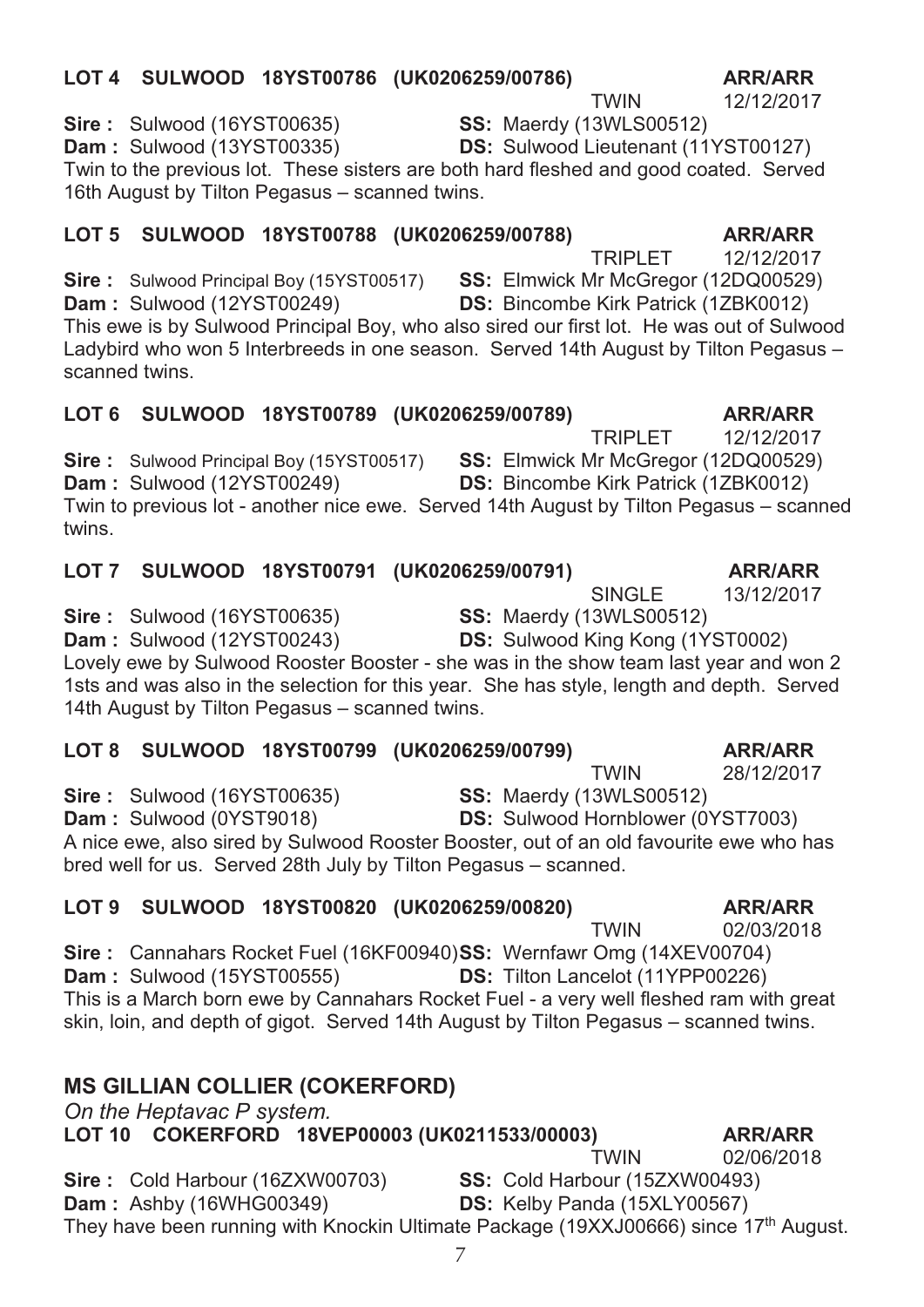#### MR C W & MRS J THOMAS (WOLSTON)

*Cavick Unbelievable Geoff (19WVW00719) - Purchased at the Premier Sale this year, an ET son of the 1,050gn show ewe 16PE04941 Dalby Rose. His sire is the 25,000gns Knockin Shockin. 1st prize Ram Lamb, only time shown, at Suffolk Show 2019 he combines correctness, style and power with a signet index in the top 5%.* 

#### **&
 &
 2 !2 &**

#### **TWIN** 03/01/2018 Sire: Riverdale Shamrock (17ZEG00250) SS: Logie Durno Nobleman (13ZNN07260) 426) **DS:** Glyn Coch Ivanhoe (0XCA8003)

**Dam:** Wolston (14UA00 Served 21<sup>st</sup> July – scanned twins.

| Adj Wgt | Age | Scan<br>Wat | <b>Mscle</b><br>Dep | $F$ at<br>Dep | 8 Wk<br>EB\ | Scan<br>EBV | <b>Mscl</b><br>EBV<br>Dpt | Fat<br>Dpt<br>EBV | Gigot<br><b>EBV</b> | <b>INDEX</b><br><b>EBV</b> |
|---------|-----|-------------|---------------------|---------------|-------------|-------------|---------------------------|-------------------|---------------------|----------------------------|
| 26.20   | 121 | 43.50       | 26.02               | 2.67          | つっに         |             | 0.39                      | $-0.29$           | 0.36                | 194.80                     |

#### **2 &
 #
 2 !2 #**

**TWIN** 03/01/2018 Sire: Riverdale Shamrock (17ZEG00250) SS: Logie Durno Nobleman (13ZNN07260) 426) **DS:** Glyn Coch Ivanhoe (0XCA8003)

**Dam**: Wolston (14UA00 Served 21<sup>st</sup> July – scanned twins.

| Adj Wgt | Age                  | Scan<br>Wgt | <b>Mscle</b><br>Dep | Dep<br>Fat | $3$ MK<br><b>EBV</b> | Scan<br>EBV | Mscl<br>Dpt<br><b>EBV</b> | Fat Dpt<br><b>EBV</b> | Gigot<br><b>EBV</b> | <b>INDEX</b><br><b>EBV</b> |
|---------|----------------------|-------------|---------------------|------------|----------------------|-------------|---------------------------|-----------------------|---------------------|----------------------------|
| 16.50   | $\Omega$<br><u>_</u> | 34.50       | 24.53               | 0.93       | .39                  | 3.84        | 0.60                      | $-0.35$               | 0.36                | 176                        |

#### LOT 13 WOLSTON 18UA01070 (UK0203126/01070) ARR/

Sire: Riverdale Shamrock (17ZEG00250) SS: Logie Durno Nobleman (13ZNN07260) **Dam:** Wolston (13UA00320

Served 21<sup>st</sup> July – scanned twins.

 $25.70$ 

<u> 105 </u>

| Adj Wgt | Age | Scan<br>Wqt | <b>Mscle</b><br>Dep | Fat<br>Dep                | 8 Wk<br>EB\ | Scan<br>EBV    | <b>Mscl</b><br>EBV<br><b>Dpt</b> | Fat<br>Dpt<br><b>EBV</b> | Gigot<br><b>EBV</b> | <b>INDEX</b><br><b>EBV</b> |
|---------|-----|-------------|---------------------|---------------------------|-------------|----------------|----------------------------------|--------------------------|---------------------|----------------------------|
| 23.70   | 109 | 40.80       | ∠9.80               | 4 <sup>c</sup><br>. . – ت | 0.91        | 16<br><u>.</u> | . 53                             | $-0.49$                  | 1.62<br>- 1         | 157<br>$\sqrt{2}$<br>.     |

#### **" &
 %2
 2 !2 %2**

Sire: Riverdale Shamrock (17ZEG00250) SS: Logie Durno Nobleman (13ZNN07260) **Dam:** Wolston (16UA0060 2) **DS:** Logie Durno Northern Star (13ZNN07275)

<u>36.30</u>

Served 21<sup>st</sup> July – scanned twins. Adj Wgt | Age Scan Wgt **Mscle** Dep Fat Dep 8 Wk EBV Scan EBV **Mscl** <u>Dpt</u> EBV Fat Dpt EBV Gigot 26.83  $1.93$  $1.97$ 4.86

#### LOT 15 WOLSTON 18UA01076 (UK0203126/

**Sire**: Wolston Majestic Ben (12UA00249) **SS**: Logie Durno Jeeves (0ZNN9125) **Dam: Wolston (1UA0030 DS:** (0UA7035)

Served 21<sup>st</sup> July – scanned single.

| Adj Wgt | Age | Scan<br>Wgt | <b>Mscle</b><br>Dep | Fat<br>Dep | 8 Wk<br><b>EBV</b> | Scan<br><b>EBV</b>     | <b>Msc</b><br><b>EBV</b><br>Dpt | $at$<br>Dpt<br>EBV   | Gigot<br><b>EBV</b> | <b>INDEX</b><br><b>EBV</b> |
|---------|-----|-------------|---------------------|------------|--------------------|------------------------|---------------------------------|----------------------|---------------------|----------------------------|
|         | 88  | 25.40       | 19.49               | 0.70       | 0.99               | າ າ<br>$\sim$ . $\sim$ | 0.01                            | $\sim$ $\sim$<br>U.Z | . .24               | 132.86                     |

#### **ARR/ARR**

**ARR/ARR** 

**ARR/ARR** 

**TRIPLET** 15/01/2018

**TWIN** 

<u>0.61</u>

**DS:** Arjane Master Mac (9ZRF8004)

**ARR/ARR** 19/01/2018

 $-0.53$  $-0.02$ <u>186.04</u> **a EXECUTE:** ARR/ARR

05/02/2018

EBV

**INDEX** EBV

**TWIN**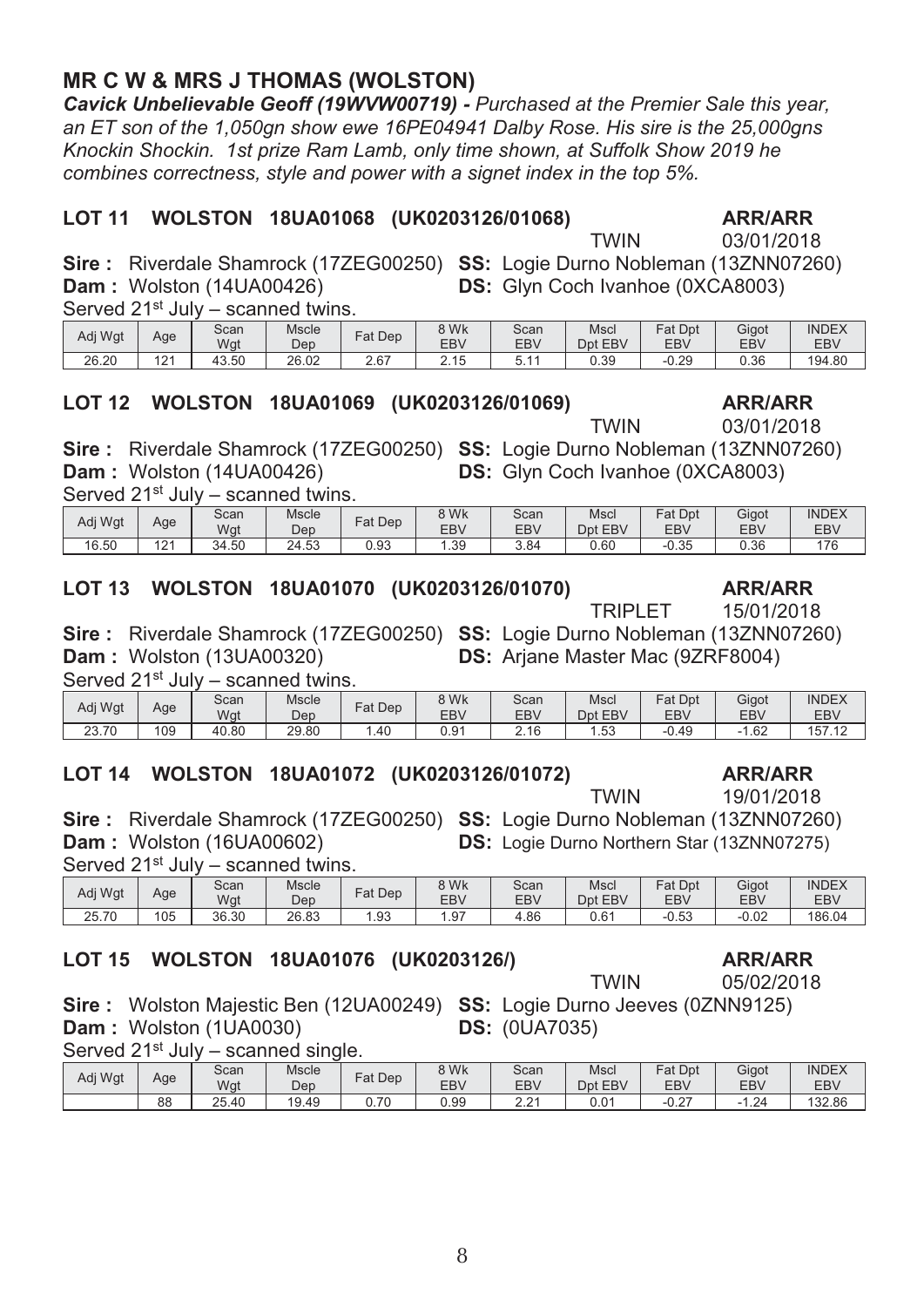### **Non-tested Fwes**

#### **MR MARK WILKIN (WITCHAM)**

All ewes were Al'd on 5<sup>th</sup> July to Logie Durno Klassic, sold at Worcester 5.400ans, then ran with Glyncoch Topman, purchased for 1,600ans. We and cutting down on our flock size, so are here to sell these five shearlings, plus three lambs. Scanning results at the sale.

#### LOT 16 WITCHAM 17WKU00612 (UK0226821/00612)

**TRIPLET** 04/12/2016 Sire: Glyn Coch Pepsi Max (15XCA00700) SS: Wrenvale Mad 4 Ewe (12XGY00118) **Dam:** Witcham (14WKU00310) DS: Dalby Lazelle (11PE00555)

#### LOT 17 WITCHAM 17WKU00620 (UK0226821/00620)

|                                        | <b>IRIPLEI</b><br><u>04/12/2016</u>        |
|----------------------------------------|--------------------------------------------|
| <b>Sire: Castellau Omg (14TZ00885)</b> | <b>SS:</b> Loanhead Liberator (11WNC03170) |
| <b>Dam:</b> Rockvilla (13VV01003)      | <b>DS:</b> Honddu Investigator (0YSS8053)  |

 $0.111010010$ 

#### LOT 18 WITCHAM 17WKU00613 (UK0226821/00613)

04/12/2016 **TRIPLET** Sire: Glyn Coch Pepsi Max (15XCA00700) SS: Wrenvale Mad 4 Ewe (12XGY00118) Dam: Witcham (14WKU00310) DS: Dalby Lazelle (11PE00555)

#### LOT 19 WITCHAM 17WKU00607 (UK0226821/00607)

|                                        | I WIN.                                     | 04/12/2016 |
|----------------------------------------|--------------------------------------------|------------|
| <b>Sire: Castellau Omg (14TZ00885)</b> | <b>SS: Loanhead Liberator (11WNC03170)</b> |            |
| <b>Dam:</b> Witcham (13WKU00244)       | <b>DS:</b> Castellau Llewelyn (11TZ00283)  |            |

#### LOT 20 WITCHAM 17WKU00619 (UK0226821/00619)

**TWIN** 04/12/2016 Sire: Glyn Coch Pepsi Max (15XCA00700) SS: Wrenvale Mad 4 Ewe (12XGY00118) Dam: Dudston (13YBZ00142) **DS:** Dudston Jasper (0YBZ9016)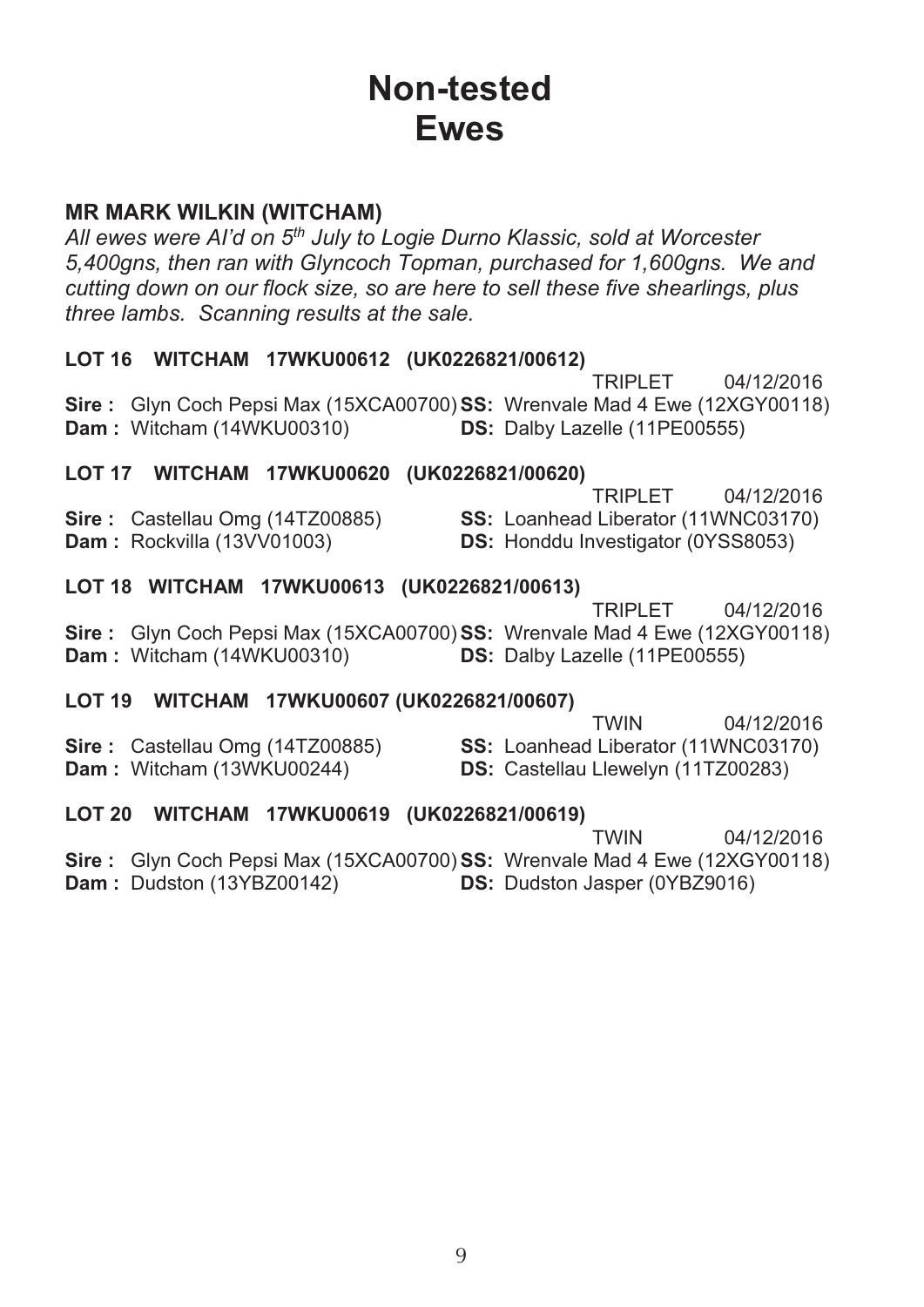### **Non-tested - Shearling Ewes**

**MESSRS J & S WILLIAMS (HONEYHILL) - Final part of the Honeyhill dispersal - all** *gimmers have run with Hyde Terminator ARR/ARR from 1st Sept to date. Terminator is a son of Dalby Super Trooper, top 10% index. Gimmers have excellent pedigrees, are a very even bunch of sheep - on the Heptavac system, wormed and treated with Crovect, (scan results on sale day). Brothers have sold successfully this season. We would like to wish purchasers well with their buys.*  LOT 21 HONEYHILL 18WZS01212 (UK0225779/01212) **TWIN** 02/12/2017 **Sire**: Honeyhill Superstar (17WZS01040) **SS**: Foulrice Reinhart (16DG06423) **\*+ )** 
--" **\*** : Glyn Coch Main Man (12XCA00232)

#### LOT 22 HONEYHILL 18WZS01214 (UK0225779/01214)

TRIPLET 02/12/2017 **Sire**: Crogham Septimus (17AB01352) **S S:** Wedderburn Peleus (15WNY02086) **Dam**: Castle Main (14ZTZ00233) **DS** : Arbryn (12WRF00134)

#### LOT 23 HONEYHILL 18WZS01219 (UK0225779/01219)

**Sire**: Honeyhill Superstar (17WZS01040) **SS**: Foulrice Reinhart (16DG06423) **\*+ )** 
--"2 **\*** : Glyn Coch Main Man (12XCA00232)

#### LOT 24 HONEYHILL 18WZS01223 (UK0225779/01223)

**Sire**: Honeyhill Superstar (17WZS01040) **SS**: Foulrice Reinhart (16DG06423) **Dam**: Castle Main (11ZTZ00022) **DS** : Penrhos Ibanez (0YLK8020)

#### LOT 25 HONEYHILL 18WZS01226 (UK0225779/01226)

SINGLE 06/12/2017 **Sire**: Honeyhill Superstar (17WZS01040) **SS**: Foulrice Reinhart (16DG06423) **\*+ )** 
--". **\*** : Glyn Coch Main Man (12XCA00232)

#### LOT 26 HONEYHILL 18WZS01229 (UK0225779/01229)

TWIN 06/12/2017 **Sire**: Crogham Septimus (17AB01352) **S S:** Wedderburn Peleus (15WNY02086) **\*+ )** 
--" **\*** : Glyn Coch Main Man (12XCA00232)

#### **LOT 27 HONEYHILL 18WZS01231 (UK0225779/01231)**

**Sire**: Honeyhill Superstar (17WZS01040) **SS**: Foulrice Reinhart (16DG06423) **Dam**: Kings Land (13WAA01083) **DS** 

#### LOT 28 HONEYHILL 18WZS01232 (UK0225779/01232)

TWIN 06/12/2017 **Sire**: Honeyhill Superstar (17WZS01040) **SS**: Foulrice Reinhart (16DG06423) **Dam**: Kings Land (13WAA01083) **DS** : Parkgate Hurricane (0ZCA7047)

#### **'- ! "--#\$"%&&'("--**

**Sire**: Honeyhill Superstar (17WZS01040) **SS**: Foulrice Reinhart (16DG06423) **Dam**: Castle Main (12ZTZ00142) **DS** : Elmwick Index (0DQ8030)

06/12/2017

06/12/2017

: Parkgate Hurricane (0ZCA7047)

TWIN

TWIN

TWIN 05/12/2017

TRIPLET 04/12/2017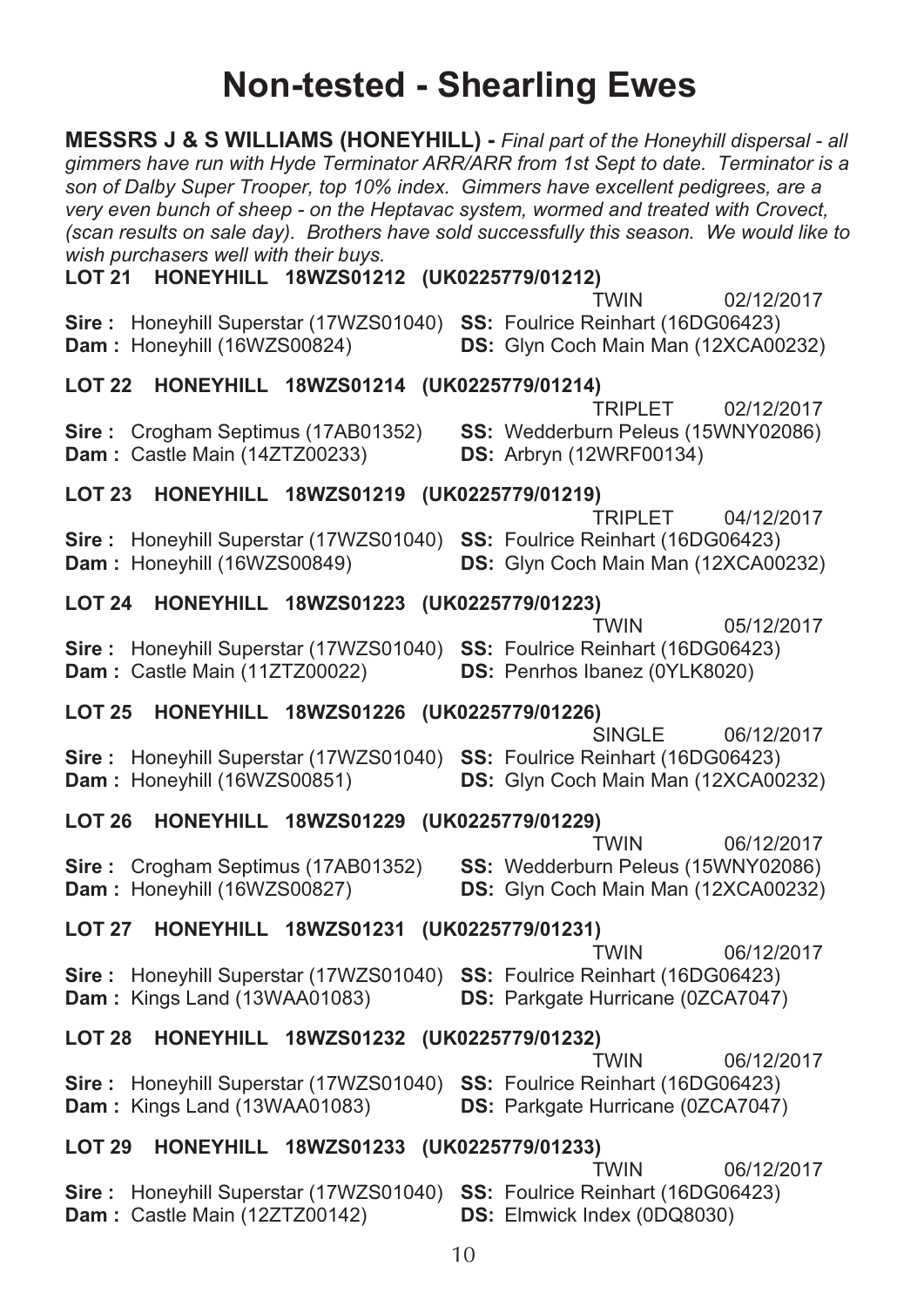| LO 1 30                                                                        | 23/12/2017                                                                                    |
|--------------------------------------------------------------------------------|-----------------------------------------------------------------------------------------------|
| HONEYHILL 18WZS01241 (UK0225/79/01241)                                         | <b>TWIN</b>                                                                                   |
| <b>Sire:</b> Lyonpark (15WRU01462)                                             | <b>SS: Ballyhibben Paddy Power (0B36030)</b>                                                  |
| Dam: Castle Main (14ZTZ00249)                                                  | DS: Castle Main Mainshear (12ZTZ00101)                                                        |
| <b>LOT 31</b>                                                                  | 23/12/2017                                                                                    |
| HONEYHILL 18WZS01243 (UK0225779/01243)                                         | <b>TWIN</b>                                                                                   |
| Sire: Lyonpark (15WRU01462)                                                    | SS: Ballyhibben Paddy Power (0B36030)                                                         |
| Dam: Castle Main (12ZTZ00105)                                                  | DS: Castellau Hob Nob (0TZ7118)                                                               |
| HONEYHILL 18WZS01245 (UK0225779/01245)                                         | 19/02/2018                                                                                    |
| <b>LOT 32</b>                                                                  | <b>TWIN</b>                                                                                   |
| <b>Sire:</b> Honeyhill Superstar (17WZS01040)                                  | SS: Foulrice Reinhart (16DG06423)                                                             |
| Dam: Fordham (14YGD00718)                                                      | DS: Fordham (13YGD00553)                                                                      |
| LOT 33 HONEYHILL 18WZS01246 (UK0225779/01246)                                  | <b>TWIN</b>                                                                                   |
| Sire: Honeyhill Superstar (17WZS01040)<br>Dam: Fordham (14YGD00718)            | 19/02/2018<br>SS: Foulrice Reinhart (16DG06423)<br>DS: Fordham (13YGD00553)                   |
| <b>LOT 34</b>                                                                  | <b>TWIN</b>                                                                                   |
| HONEYHILL 18WZS01247 (UK0225779/01247)                                         | 19/02/2018                                                                                    |
| Sire: Honeyhill Superstar (17WZS01040)                                         | SS: Foulrice Reinhart (16DG06423)                                                             |
| Dam: Castle Main (11ZTZ00034)                                                  | <b>DS:</b> Artnagullion Jose (0ZGQ9017)                                                       |
| HONEYHILL 18WZS01248 (UK0225779/01248)<br><b>LOT 35</b>                        |                                                                                               |
| Sire: Honeyhill Superstar (17WZS01040)<br>Dam: Castle Main (12ZTZ00149)        | 24/02/2018<br><b>TWIN</b><br>SS: Foulrice Reinhart (16DG06423)<br>DS: Elmwick Index (0DQ8030) |
| <b>LOT 36</b><br>HONEYHILL 18WZS01249 (UK0225779/01249)                        |                                                                                               |
| <b>Sire: Honeyhill Superstar (17WZS01040)</b><br>Dam: Castle Main (12ZTZ00149) | <b>TWIN</b><br>24/02/2018<br>SS: Foulrice Reinhart (16DG06423)<br>DS: Elmwick Index (0DQ8030) |

### **Non-tested - Ewe Lambs**

#### **MR N D & C D MORGAN (CHARMOR)**

All lambs presented are December born, creep fed until the grass came. They are all on the Heptavac P Plus system.

LOT 37 CHARMOR 19WZH00133 (UK0137509/00133)

**SINGLE** 02/12/2018

Sire: Shamrock (15XRL00364)

 $\mathbf{A}$ 

 $10117001011$ 

SS: Castellau Ginola (0TZ6026)

**Dam:** Ashby (16WHG00359)

DS: Kelby Panda (15XLY00567)

Good solid lamb with great gigots and length.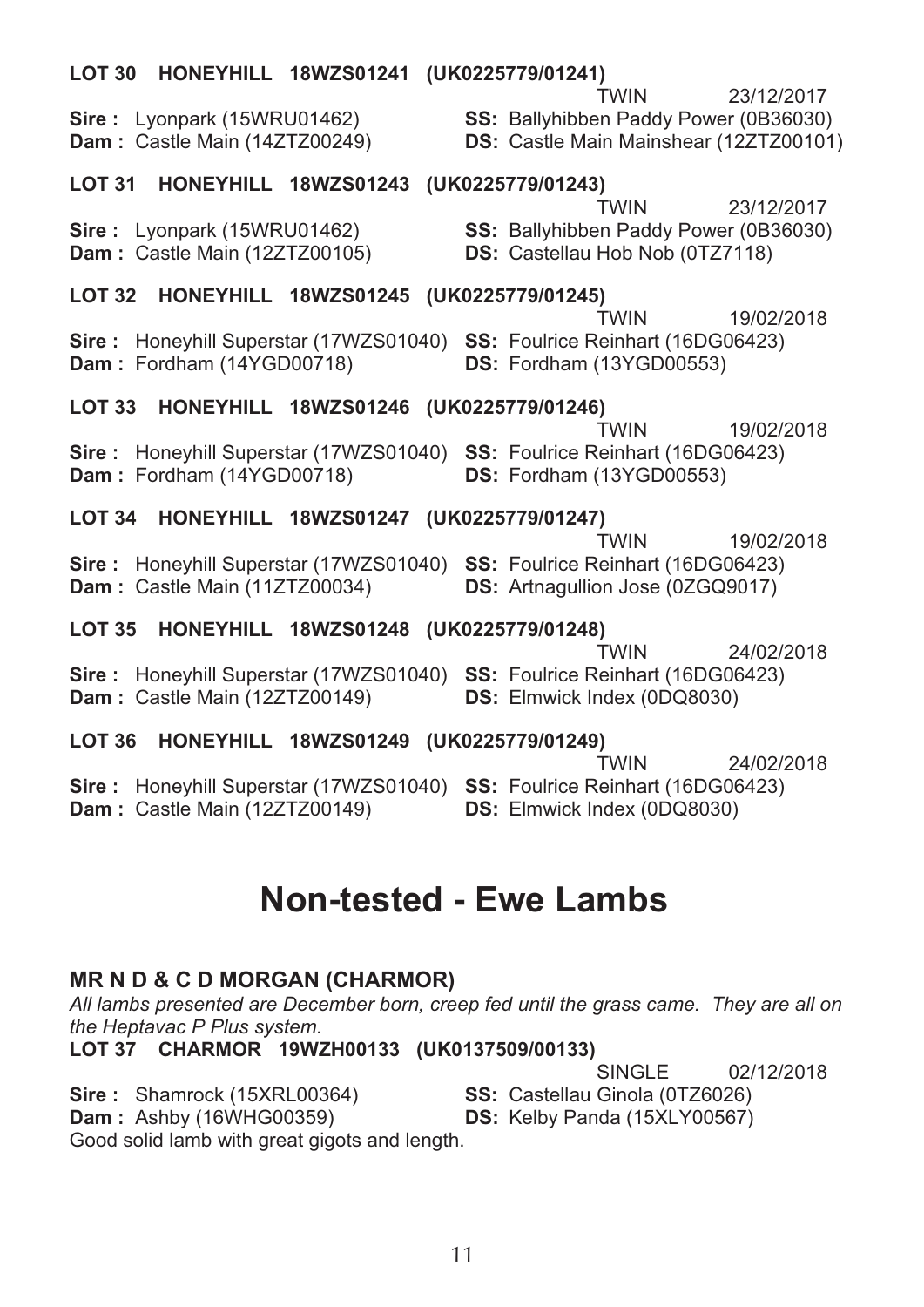#### LOT 38 CHARMOR 19WZH00138 (UK0137509/00138) **TWIN**

24/12/2018

**Sire: Silton Flock (16YWB01351) Dam: Sulwood (14YST00461)** Solid, wide lamb with a smart white head.

- SS: Lornbrook (13ZHV00525)
- **DS:** Bincombe Kirk Patrick (1ZBK0012)

#### CHARMOR 19WZH00142 (UK0137509/00142) **LOT 39**

**TWIN** 24/12/2018

Sire: Silton Flock (16YWB01351) Dam: Charmor (17WZH00005) Smart, white headed solid lamb.

SS: Lornbrook (13ZHV00525)

DS: Shamrock (15XRL00363)

#### LOT 40 CHARMOR 19WZH00143 (UK0137509/00143)

Sire: Silton Flock (16YWB01351) Dam: Charmor (17WZH00013) Long, wide, smart white headed lamb.

**TWIN** 24/12/2018 SS: Lornbrook (13ZHV00525)

DS: Shamrock (15XRL00363)

#### **LOT 41** CHARMOR 19WZH00144 (UK0137509/00144)

26/12/2018 **TWIN** Sire: Shamrock (15XRL00364) SS: Castellau Ginola (0TZ6026) **Dam: Sulwood (14YST00461) DS:** Bincombe Kirk Patrick (1ZBK0012) Stylish white headed lamb with length and width.

#### **MR MARK WILKIN (WITCHAM)**

#### LOT 42 WITCHAM 19WKU00843 (UK0226821/00843)

**TWIN** 23/12/2018 **Sire: Castellau Smart Ass (17TZ01743) SS:** Shamrock Northern Star (13XRL00159) Dam: Witcham (14WKU00301) **DS: Dalby Kracked-It (1PE0114)** Castellau Smart Ass, purchased at Worcester for 2.000gns. Dam's sire Dalby Kracked It.

#### LOT 43 WITCHAM 19WKU00817 (UK0226821/00817)

**TWIN** 03/12/2018 **Sire:** Glyn Coch Topman (18XCA01205) **SS: Arbryn SamJay (17WRF00479)** Dam: Witcham (16WKU00471) DS: Castellau Omg (14TZ00885) Glen Coch Topman was purchased at Worcester for 1,600gns. Dam's sire Glyn Coch Pepsi Max.

#### LOT 44 WITCHAM 19WKU00816 (UK0226821/00816)

**SINGLE** 03/12/2018 Sire: Glyn Coch Topman (18XCA01205) SS: Arbryn SamJay (17WRF00479) Dam: Witcham (17WKU00616) DS: Glyn Coch Pepsi Max (15XCA00700) Glen Coch Topman was purchased at Worcester for 1,600gns. Dam's sire Glyn Coch Pepsi Max.